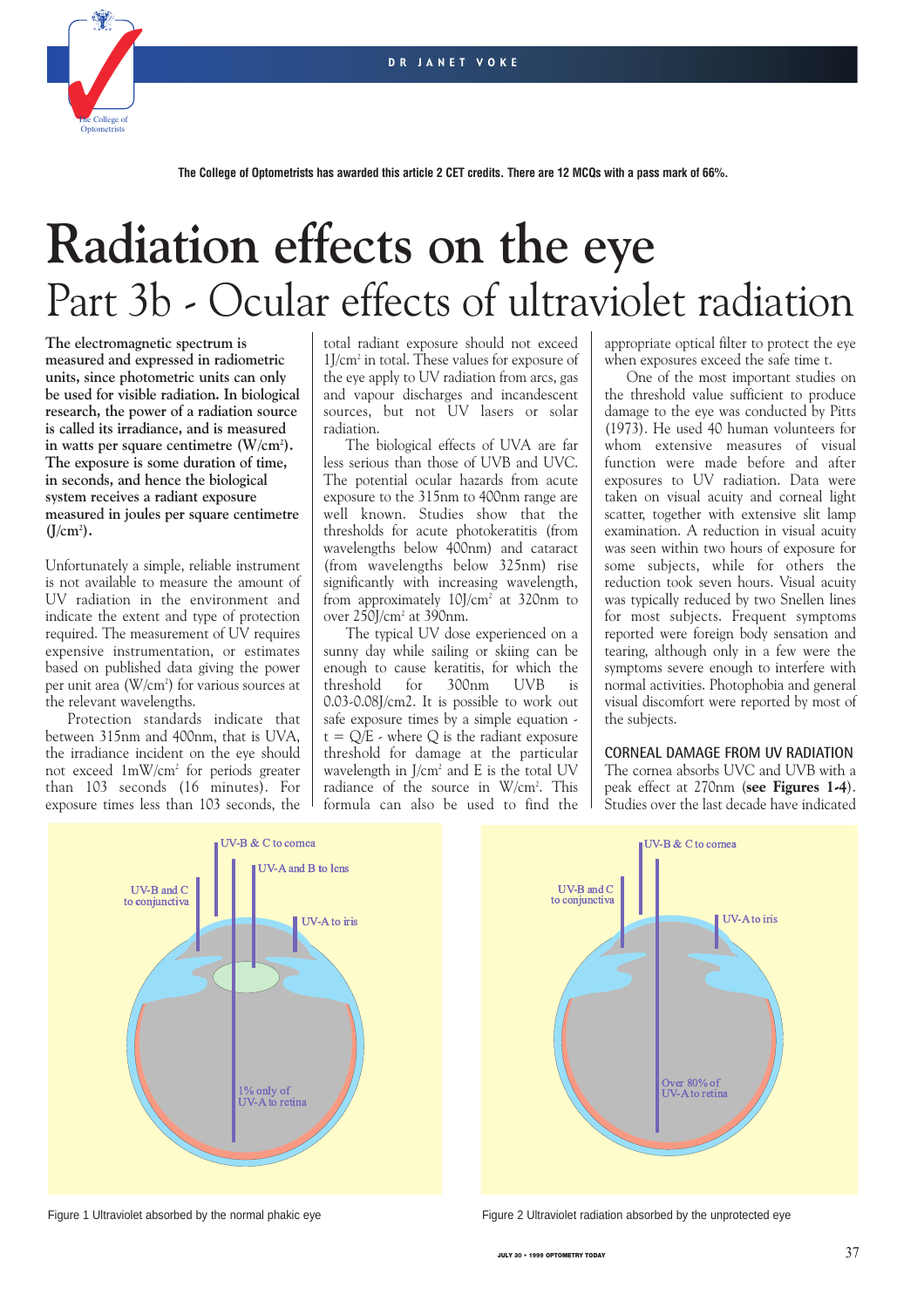that exposure to UV radiation of the cornea is considerably more damaging than was previously thought. It had been known for many years that the outer epithelial layer was the region most damaged by UV radiation. More recently, optometrists working in the USA have shown that the endothelial layer in the primate cornea is also damaged (specifically by UVB of wavelength 300nm) and this, unlike the epithelial damage, is permanent (Pitts et al, 1987). High exposure to UV radiation at the cornea causes a change in the normal fluid balance. It is believed that this arises at the endothelial layer, from possible increased permeability of this layer. Studies involving specular microscopy of the corneas of welders during the acute stage of photokeratitis have shown an immediate reaction by the endothelial layer and a reduction in the number of hexagonal cells. A higher dosage of UV is needed to induce endothelial damage than epithelial damage.

Corneal damage from UV radiation exposure is difficult to separate from the normal ageing processes, because both produce a thinning of the cornea and changes in the endothelium. UV damage causes a decrease in corneal sensitivity, but rapid recovery is usual within a few hours. Recent work suggests that the nerve fibre action is inhibited, but it is not thought that there are structural changes (Bergmanson et al, 1995). There is a close relationship between the epithelial cells

and the nerves that supply it. The cornea has two nerve plexuses, one epithelial and one just below this outer layer in conjunction with the corneal stroma, which acts as a back-up to protect the delicate corneal tissue from mechanical and radiation threats. It is this nerve complex that causes so much pain to the cornea damaged by UV radiation.

After exposure, corneal oxygen uptake decreases, glucose levels increase as do those of glycogen. UV radiation is therefore capable of severe disruption of corneal metabolism. As the cornea has a low threshold for UVB, it has been suggested that corneal damage precedes the development of cataract (Ham et al, 1982).

The main response of the cornea to UV exposure is the condition called photoophthalmia, or photokeratitis, thought to be due to primarily to wavelengths between 210nm and 315nm. This is the 'welder's flash', known for over 100 years, that is experienced by arc welders who strike the arc before lowering a protective helmet. After exposure to UV, there is a latency period of approximately six to 12 hours, depending on the intensity of the exposure.

The anterior part of the eye, the eyelids and the skin surrounding the eyes become reddened. There is some sensation of a foreign body (grittyness) and the person becomes photophobic, produces excess tears, and tightly closes both upper and lower lids (blepharospasm) to avoid pain. These acute symptoms last up to 24 hours but all discomfort disappears within about

48 hours. Fortunately, only extreme overexposure causes permanent damage, but the person is visually incapacitated during the acute attack. The eye, unlike the skin, does not develop any tolerance to UV radiation; rather, it becomes more sensitive to repeated exposure. If the eye is exposed to repeated doses at times less than about eight hours apart, there is a likelihood of greater damage. To some degree, the corneal tissue can recover between doses, provided the time is sufficient.

The radiant exposures necessary to produce photokeratitis are quite low. Only 4mJ/cm2 at 270nm wavelength is the threshold for causing damage, and radiant exposures around twice the threshold value can result in permanent damage to the cornea.

Inflammation occurs when the dosage is high because the iris and related tissues are also involved. White blood cells which migrate to the edge of the corneal tissue to help in its recovery from the radiation threat may also complicate the recovery process. It is thought that the high level of pain suffered when photokeratitis occurs from UV exposure is a result of the combined effects of epithelial cell loss and damage to the sub-epithelial axons of the neurones.

# **PTERYGIUM AND**

# **OTHER CORNEAL CONDITIONS**

Evidence is clear of an association between chronic UVB exposure and pterygium, a fleshy growth on the normally clear cornea.



Figure 3 Relative sensitivity of the human cornea to UVC and UVB, (reciprocal of threshold energy for damage) after Pitts (1974)



Figure 4 Transmittance of near UV to the lens and retina after Charman (1990)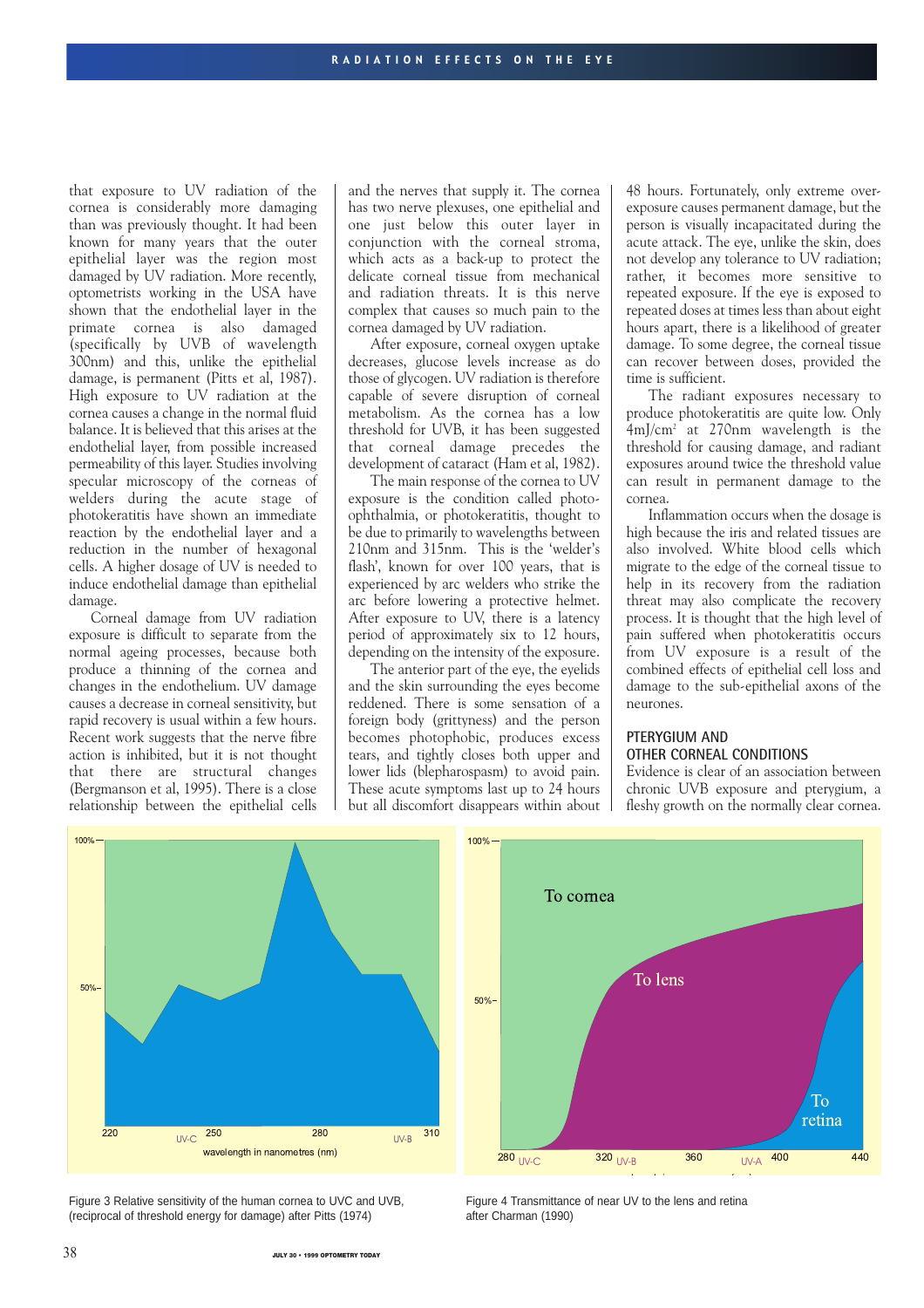Various types of keratopathy involving deposition of altered proteins in the superficial cornea between the epithelium and Bowman's membrane, leading to opacification, have been reported by several authors (Moran and Hollows, 1984; Taylor, 1989).

A study of fishermen in Maryland, USA, found a substantially enhanced risk of both pterygium and keratopathy in individuals receiving higher exposures of UV (Taylor, 1989) but pingueculae (conjunctival lesions) were very weakly associated with UVB exposure (Taylor et al, 1989). We do not know which type of UV radiation may contribute most to these conditions, but since any damage must depend on the absorption of photons, the energetic UVB photons are likely to have a greater effect than UVA or visible photons, for which the cornea is relatively transparent. On the other hand, solar radiation levels are much greater at the longer wavelengths, and higher levels of solar UVB also imply higher levels of UVA and visible light. Analysis of the same data on Maryland fishermen showed that the correlation of pterygium and keratopathy with blue light exposure was just as good as the correlation with UVB exposure (Taylor et al, 1992).

Pterygium affects the bulbar conjunctiva near the nasal limbus. The characteristic position is thought to be a direct consequence of radiation entering from the temporal side at a specific angle, owing to the shape of the outer eye. A growth of conjunctival epithelium into the corneal region is typical, since UV radiation disrupts the cell division and reproduction. The explanation of the wedge shape of a typical pterygium is not clear, although there is a definite migration of cells with a leading edge towards the cornea.

A pinguecula is a benign degenerative tumour which is normally seen on the bulbar conjunctiva within the palpebral aperture. It is weakly associated with UV exposure (Taylor et al, 1989; Charman, 1994) since the link is based only on a small number of epidemiological studies (Bergmanson et al, 1995). Corneal and conjunctival tumours may well be a consequence of excessive UV exposure, usually of the epithelial cells. There have been reports of such carcinomas (Guex-Crosier et al, 1993) in patients in their 30s, who were contact lens wearers exposed to substantial levels of solar and artificial UV radiation.

A permanent condition called climatic droplet keratopathy is produced by longterm exposure to UV radiation, usually arising from a life in the open air. It is thought likely that plasma protein in the limbal region of the cornea is degraded photochemically by the UV radiation breaking this down to material that accumulates in the corneal stroma and Bowman's layers. The deposits look like small amber-coloured granules. This process is also known to be similar to the normal ageing seen in corneal tissue.

The human cornea typically reacts to UV radiation in the 220-310nm range and with a threshold of 4J/cm². For the cornea, the lowest threshold is at 270nm and for the lens at a slightly higher wavelength of 300nm.

# **DAMAGE TO THE UVEA**

UV wavelengths between 295nm and 310nm cause anterior uveitis - an inflammation of both Descemet's layer and the endothelium layer of the cornea, the iris and even the lens. The effect is redness of the eye close to the cornea and fibrous material deposited on the endothelial back surface of the cornea. Usually this is only a temporary problem.

#### **CRYSTALLINE LENS**

UVB radiation is absorbed by the crystalline lens of the human eye and even some UVA (longer wavelengths) are absorbed in the older eye, into the violet end of the visible range. The absorption of small amounts of UV daily over many years may be responsible for inducing or accelerating the formation of cataracts. There is increasing evidence implicating UV radiation as the causative factor in the production of cataracts, particularly the age-related brown or brunescent cataract occurring in the nucleus of the lens. Epidemiology indicates that the incidence of cataract is related both to the exposure to sunlight and to UV exposure for persons living at different latitudes. For instance, the incidence of cataract is increased for all age groups in Israel compared to Oxford, and in Tampa, Florida, as compared to Rochester, New York. Areas of the USA with greater sunlight duration have a higher incidence of cataract than areas with shorter duration. Nevertheless, the relationship between solar UV exposure and cataract is still open, as the epidemiological data cannot establish a cause-and-effect relationship, and the biochemical theories are experimentally unproven.

The lens begins absorbing UV at about 290-295nm and absorbs much of the UV spectrum up to about 375nm. It appears that this absorption band, centred near 365nm, could be the cause of UV-induced cataracts. Some studies suggest that the most effective wavelength in producing cataracts is shorter, 300nm, but in fact less than 5% of the 300nm waveband striking the eye is transmitted by the cornea through the aqueous to the lens. Radiant exposure as high as  $130$ /cm<sup>2</sup> at  $365$ nm will produce severe corneal damage but no cataracts, while exposure of only 0.15J/cm<sup>2</sup> at 325nm can produce cataracts.

#### **BIOCHEMICAL CHANGES**

The photochemical and biochemical mechanisms underlying the response of the eye to UV radiation above 300nm involve some significant alterations to the proteins of the lens. UVB caused oxidation of the tissues and disrupted the biochemistry in the study of UV-induced cataracts in rhesus monkeys by Ham et al (1989), but the exact role that UVB plays in cataract development in man is still debated since no single modified molecule has been found (Charman, 1994).

Some researchers suggest that UV photons interact with molecules in the epithelial membranes of the lens and cause an imbalance in the protein environment. A change to the calcium/ATPase balance, which regulates the exchange of ions across membranes, may well be responsible.

The cornea, in effect, acts as a filter for the lens and retina, absorbing harmful UV. This buffer breaks down in two situations. The first is for long-term, low level repeated exposures that are in the dangerous wavelength range, but with radiant power levels below the corneal damage threshold for instance sunlight exposure. The cumulative effects may then produce lenticular and retinal damage. The second situation occurs when exposure to a very high radiant level in the dangerous wavelength range is delivered over a very short duration - for instance laser bursts. Such exposures may result in minimal effect on the cornea but extensive damage in the form of cataracts and retinal lesions.

# **RETINAL DAMAGE**

Since the mid-1960s, we have known that even moderate intensities of light can damage the retinas of rats. Photopic damage to the retina after long-term exposure has been reported in pigeons, rats, mice, rabbits, piglets, monkeys and even humans. Body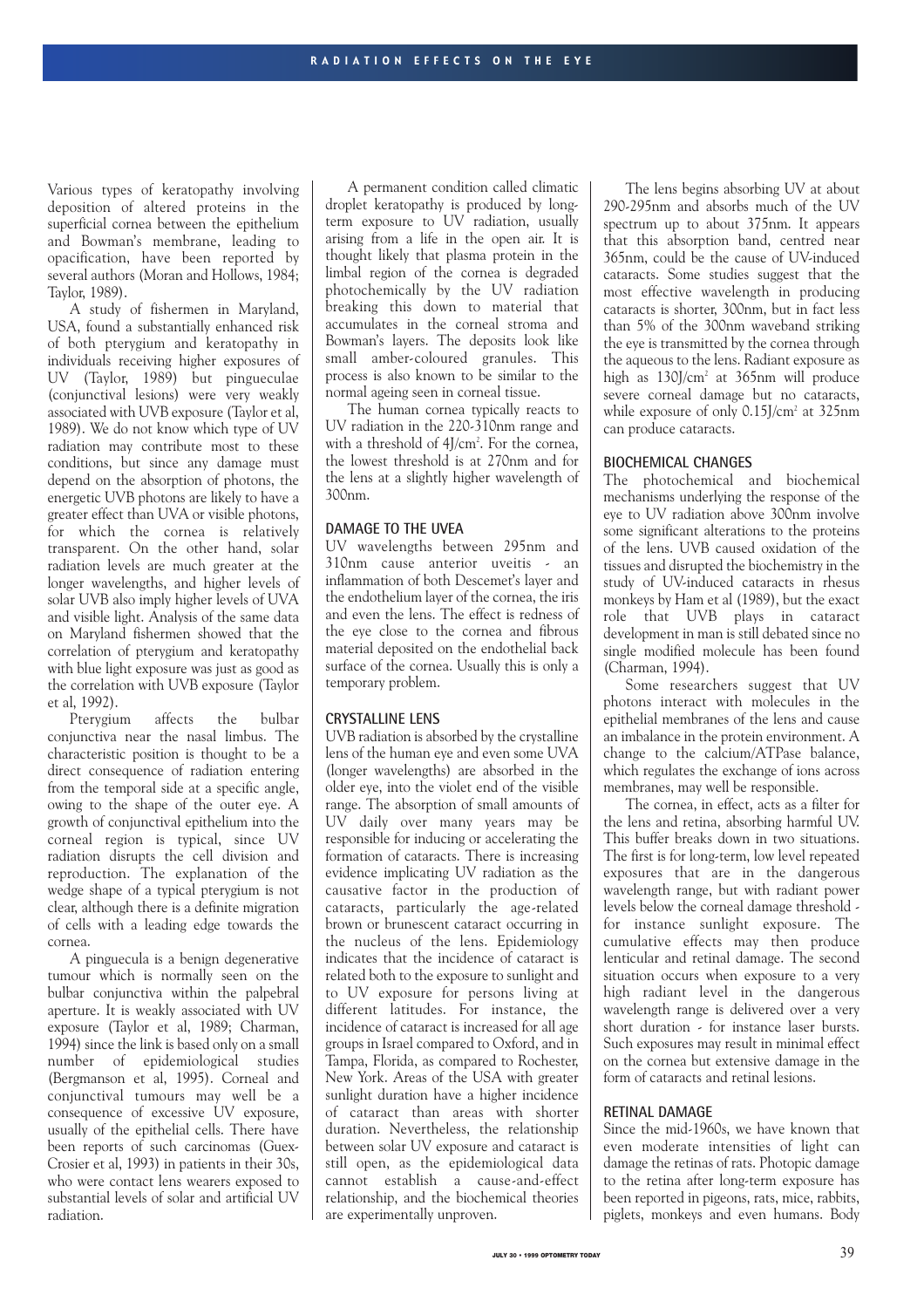temperature is found to play a role in determining the magnitude of the damage.

Damage to the light-sensitive human retina can be seen even years after a single exposure to the macula of relatively low intensity short-wavelength light. In 1989, Kremers and van Norren found the threshold damage in monkeys for white light to be near  $230$ ]/cm<sup>2</sup> occurring from either low radiation levels applied for a long time or higher levels for a short time. The time and strength of the radiation together have a compounding effect on biological tissue.

In the human eye, the initial effects involve the outer segments of the photoreceptor cells in which the tip of the photoreceptor shows vacuole formation. The damage continues until the outer segment loses its normal lamellar structure and breaks off from the inner segment of the visual cell. As the outer segments are phagocytosed by the pigment epithelium, the inner segments change and then also disappear. The final result is a retina in which most of the photoreceptor cells have disappeared but in which the remaining layers appear to be intact.

There is some controversy regarding the effect of light on the pigment epithelium. Some researchers believe that damage to this layer occurs before the destruction of photoreceptors; others believe that it occurs at the same time as photoreceptor cell destruction. It has also been suggested that damage to the pigment epithelium is subsequent to the destruction of receptor cells. We do know from direct evidence that photopic damage to the photoreceptor neurones of the retina occurs very soon after the eye has been exposed to light.

The eye has very fine repair mechanisms if exposure is no greater than 600J/cm2 . Usually, special cells involved in repair called phagocytes migrate into the retina and transport cell debris away if photochemical damage occurs.

Receiving less than 1% of radiation below 340nm and 2% between 340nm and 360nm, the retina is shielded by the powerful UV absorption of the cornea and crystalline lens. Although most of the UV radiation entering the eye is thus absorbed (in the phakic eye) by the cornea and lens, the retina is still considerably at risk from photochemical damage. Retinal exposures are difficult to quantify because of problems in determining the size of the retinal image and the ocular transmittance for UV radiation. The retinal image size is critical in calculating the exposure. The aberrations of the eye and focal distances must be guessed since they are not known for UV wavelengths. Typically, UV radiation at 300nm does reach the retina of the phakic eye. The melanin present in the pigment epithelial layer absorbs UV close to the visible spectral wavelengths, even into the UVA band.

Thermal damage, on the other hand, acts through denaturation of structural proteins. This damage produces scars (for instance, after laser treatment in ophthalmology) and destroys cells irreversibly because the melanin of the pigment epithelium absorbs approximately 60% of the light around 500nm and dissipates the heat into the near surroundings. Thermal damage is seen clearly, but it is particularly difficult to establish a relationship between radiation levels and photochemical damage because of the latency period between exposure and the detection of pathological alterations to the retina.

Exposure to the sun, particularly deliberate staring, can cause solar retinopathy, with clearly defined macular lesions. A macular hole may occur with oedema to a wide area. Yanuzzi et al (1987) found an increased incidence of solar retinitis in areas of ozone depletion, but the major consequence to the eye of decreased levels of ozone in the atmosphere is still corneal and conjunctival (Charman, 1994).

The potentially damaging effect of UVB to the retina is especially important for children whose corneas and crystalline lenses are less well developed and absorb less of the damaging wavelengths than for adults, as shown by a WHO study (1993).

#### **REFERENCES**

Bergmanson, J.P.G. (1990) "Corneal damage in photokeratitis - why is it so painful?" OVS; 67:  $407 - 413$ .

Bergmanson, J.P.G. & Soderberg, P.G. (1995) "The significance of ultraviolet radiation for eye diseases; a review with comments on the efficacy of UV-blocking contact lenses". Ophthal. Physiol. Opt. 15 (2): 83-91.

Blumthaler, M., Ambach, W. & Daxecker, F. (1987) "On the threshold radiant exposure for keratitis solaris". Invest. Ophthalmol. Vis. Sci. 28: 1713-1716.

Charman, W.N. (1994a) "Ocular hazards arising from depletion of the natural atmospheric ozone layer; a review". Ophthal. Physiol. Opt. 10: 333- 341.

Charman, W.N. (1994b) "Ozone, sunlight and the eyes". Optometry Today 20/6/94.

Cullen, A.P., Chou, B.R., Hall, M.G. & Jany, S.E. (1984) "Ultraviolet-B damages corneal epithelium". Am. J. Optom. Physiol. Opt. 61: 473-478.

Guex-Crosier, Y. & Herbert, C.P. (1993) "Presumed corneal intraepithelial neoplasia associated with contact lens wear and intense ultraviolet light exposure". Brit. J. Opthalmol. 77: 191-192.

Ham, W.T. Jr, Mueller, H., Ruffolo, J., Guerry, D. & Guerry, R. (1982) "Action spectrum for retinal injury from near ultraviolet radiation in the aphakic. Am. J. Opthalmol. 93: 299-306. Hoover, H.L. (1987) "Sunglasses, pupil dilation and solar ultraviolet irrradiation of the human lens and retina". Applied Opt. 26: 689-695.

Miller, D. (1987) "Light and the cornea and conjuntiva". In: "Clinical Light Damage to the Eye" (ed. D. Miller) Springer, New York. pp 55- 63.

Moran, D.J. & Hollows, F.C. (1984) "Pterygium and ultraviolet radiation: a positive correlation". Br. J. Ophthalmol. 68: 343-346.

Pitts, D.G. (1973) "The ocular ultraviolet action spectrum and protection criteria". Health Physics 25: 559-566.

Pitts, D.G., Bergmanson, J.P., Chu, L.W.F. & Waxler, M. (1987) "Ultrastructural analysis of corneal exposure to UV radiation". Ophthalmol. (kbh) 65: 263 - 273.

Pitts, D.G & Lattimore, M.R. (1987) "Protection against UVR using the Vistakon UV-Bloc soft contact lens". Int. Contact Lens Clinic 14: 22-29.

Rosenthal, F.S., Bakalian, A.E. & Taylor, H.R. (1986) "The effect of prescription eyewear on ocular exposure to ultraviolet radiation". Am. J. Public Health 76: 1216-1220.

Rosenthal, F.S., Safran, M. & Taylor, H.R. (1985) "The ocular dose of ultraviolet radiation from sunlight exposure". Photochem. Photobiol. 42: 163-171.

Taylor, H.R, West, S., Munoz, B., Rosenthal, F.S., Bressler, S.B. & Bressler, N.M. (1992) "The longterm effects of visible light on the eye". Arch. Opthalmol. 110: 99-104.

Taylor, H.R, West, S., Rosenthal, F.S., Munoz, B., Newland, H.S. & Emmett, E.A. (1989) "Corneal changes associated with chronic ultraviolet radiation". Arch. Ophthlmol. 107: 1481-1484.

West, S.K., Rosenthal, F.S., Bressler, N.M., Bressler, S.B., Munoz, B., Fine, S.L. & Taylor, H.R. (1989) "Exposure to sunlight and other risk factors for age-related macular degeneration". Arch. Ophthalmol. 107: 875-879. Wittenberg, S. (1986) "Solar radiation and the

eye: a review of knowledge relevant to eye care". Am. J. Optom. Physiol. Opt. 63: 676-689. World Health Organisation (1994) "The effects

of solar UV radiation on the eye". WHO/PBL/EHG/94.1.

Yanuzzi, L.A., Fisher, Y.L., Krueger, A. & Slakter, J. (1987) "Solar retinopathy; a photobiological and geophysical analysis". Am. J. Ophthal. Soc. LXXXV: 120-158.

Zuchlich, J.A. (1980) "Cumulative effects of near-UV induced corneal damage". Health Phys. 38: 833-838